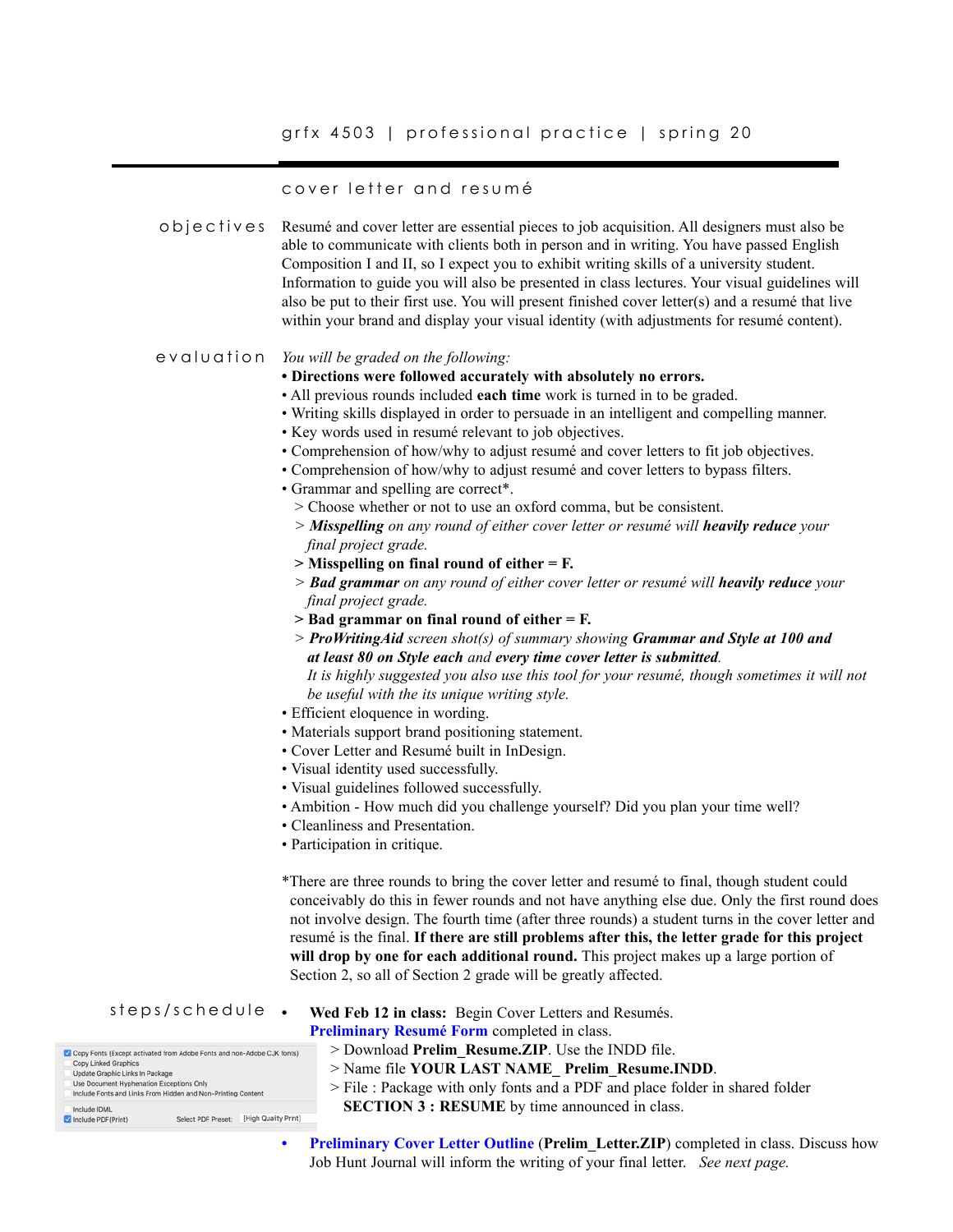| steps/schedule<br>(cont.)                                                                                                                                                                                                                                     | > Download Prelim Letter. ZIP. Use the INDD file.<br>> Name file YOUR LAST NAME Prelim Letter.INDD.<br>> File : Package with only fonts and a PDF and place folder in shared folder<br><b>SECTION 3 : COVER LETTER</b> by time announced in class.                                                                                                                                                                                                                                                                                                                   |
|---------------------------------------------------------------------------------------------------------------------------------------------------------------------------------------------------------------------------------------------------------------|----------------------------------------------------------------------------------------------------------------------------------------------------------------------------------------------------------------------------------------------------------------------------------------------------------------------------------------------------------------------------------------------------------------------------------------------------------------------------------------------------------------------------------------------------------------------|
|                                                                                                                                                                                                                                                               | After class, student should begin to write resumé contents and create a letter asking for<br>asking to meet with the creative director to discuss your work (do not ask for a job!<br>> Create these in InDesign. It is optional to use your Visual Identity letterhead.<br>Name files YOUR LAST NAME CoverLetter.INDD and<br><b>YOUR LAST NAME Resume.INDD</b><br>> Set aside enough time for this and remember your cover letter must be turned in<br>with a screen shot(s) Summary of 100 on Spelling and Grammar and<br>at least 80 on Style. EVERY SINGLE TIME. |
| $\bullet$                                                                                                                                                                                                                                                     | Wed Feb 19, 11:00am: ROUND 1 DUE OF COVER LETTER AND RESUMÉ.<br>> <b>YOUR LAST NAME</b> CoverLetter. <b>INDD</b> . File: Package with fonts, images,                                                                                                                                                                                                                                                                                                                                                                                                                 |
| Copy Fonts (Except activated from Adobe Fonts and non-Adobe CJK fonts)<br>Copy Linked Graphics<br>Update Graphic Links In Package<br>Use Document Hyphenation Exceptions Only<br>Include Fonts and Links From Hidden and Non-Printing Content<br>Include IDML | and PDF to SECTION 3 : COVER LETTER folder.<br>$>$ Take screen shot(s) of ProWritingAid summary as directed and name<br>YOUR LAST NAME SummaryRD1(1, 2, etc.) .PNG.<br>Place in SECTION 3 : COVER LETTER folder.                                                                                                                                                                                                                                                                                                                                                     |
| [High Quality Print]<br>Include PDF (Print)<br>Select PDF Preset:                                                                                                                                                                                             | > Name Resumé YOUR LAST NAME Resume. INDD. File: Package with<br>fonts, images, and PDF to SECTION 3 : RESUME folder.                                                                                                                                                                                                                                                                                                                                                                                                                                                |
|                                                                                                                                                                                                                                                               | > From now on, students should also begin designing. For the Cover Letter, that is just<br>your letterhead. For the Resumé, that could be the letterhead or a similar layout that                                                                                                                                                                                                                                                                                                                                                                                    |

- still follows visual guidelines. > Also consider beginning to find your **three references** (see full schedule).
- > See your Job Hunt Journal and understand how it works with your Cover Letter. It also works with your Resumé, but most of you will not yet have enough information yet in your career to edit per target.

## **• Wed Feb 26: ROUND 1 RETURNED TO STUDENTS**.

> Files will be returned in Section 3 folders and named: **YOUR LAST NAME\_CoverLetter\_RD1.PDF** and YOUR LAST NAME\_Resume\_RD1.PDF, each with editing marks. Therefore, student should save over his/her work each "round" so they only have the one INDD file for the entire time.

# **• Wed Mar 4: ROUND 2 DUE OF COVER LETTER AND RESUMÉ.**

- > Replace the entire folder of your correctly named files and place in correct folders. I will pull **YOUR LAST NAME\_CoverLetter.PDF** and  **YOUR LAST NAME\_Resume.PDF** to edit.
- 
- > Take screen shot(s) of ProWritingAid summary as directed and name **YOUR LAST NAME\_SummaryRD2(\_1, \_2, etc.) .PNG** and place in correct folder.  $\mathcal{L}$

### **REFERENCES**

 $\mathcal{L}=\mathcal{L}$ 

 $\mathcal{L}$ 

- > Start considering who would be good **references** and start asking! You need 3. Only 2 may be professors (1 is better) unless you are an international student.
- > No references may be close family.
- > Be absolutely sure you know your reference would be positive!!!
- > Type the following using anything that will create a PDF.
	- Name the file **YOUR LAST NAME\_References\_Preliminary.PDF** and turn into **SECTION 3 : RESUME** folder. **DUE by Wed Mar 11 class.** 
		- >> For each reference: **name, title, place of work, phone number,** and **email address**.
		- >> Explain briefly *how* you know this person.
		- >> Explain briefly *how long* you have known this person.
		- >> Explain briefly what you think this person would say about you.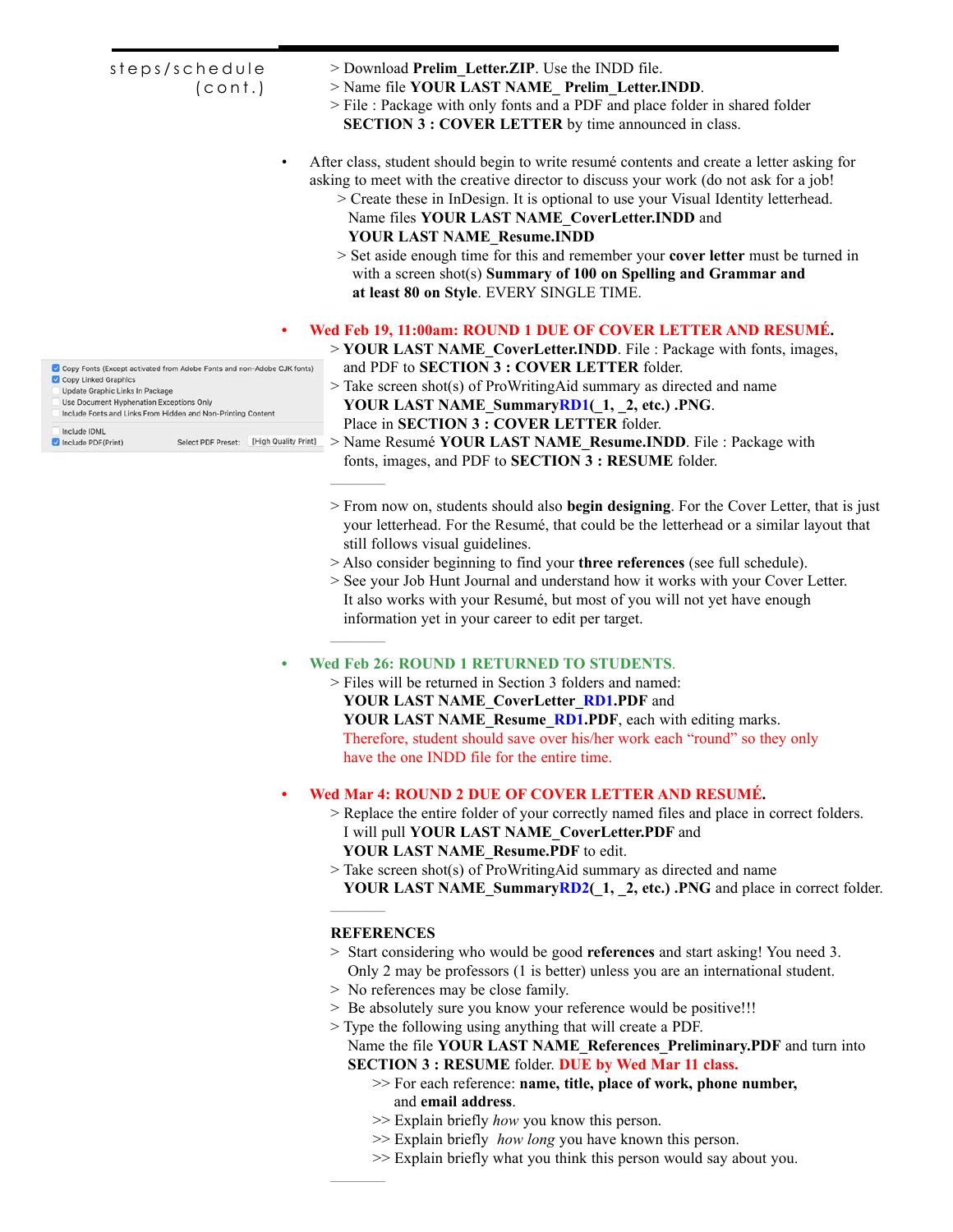| steps/schedule<br>(cont.) | $\bullet$ | Wed Mar 11: ROUND 2 RETURNED TO STUDENTS.<br>> Files will be returned in Section 3 folders and named:<br>YOUR LAST NAME CoverLetter RD2.PDF and<br><b>YOUR LAST NAME_Resume_RD2.PDF</b><br>> Reference information DUE.                                                                                                                                                                                                                 |
|---------------------------|-----------|-----------------------------------------------------------------------------------------------------------------------------------------------------------------------------------------------------------------------------------------------------------------------------------------------------------------------------------------------------------------------------------------------------------------------------------------|
|                           | ٠         | Mon Mar 30 Wed Apr 1: Pushed back due to tornado on Mar 28.<br><b>ROUND 3 DUE OF COVER LETTER AND RESUMÉ.</b><br>> Replace the entire folder of your correctly named files and place in correct folders.<br>I will pull YOUR LAST NAME CoverLetter.PDF and<br>YOUR LAST NAME Resume.PDF to edit.<br>$>$ Take screen shot(s) of ProWritingAid summary as directed and name<br>YOUR LAST NAME_SummaryRD3(1, 1, 2, etc.) .PNG and place in |
|                           |           | correct folder.<br>> 1 print of <b>Cover Letter</b> full color at full size.                                                                                                                                                                                                                                                                                                                                                            |
|                           |           | > 1 print of Resumé full color at full size.                                                                                                                                                                                                                                                                                                                                                                                            |
|                           |           | Mon Apr 6 Wed Mar 8: ROUND 3 RETURNED TO STUDENTS.                                                                                                                                                                                                                                                                                                                                                                                      |
|                           |           | > Files will be returned in Section 3 folders and named:                                                                                                                                                                                                                                                                                                                                                                                |
|                           |           | YOUR LAST NAME_CoverLetter_RD3.PDF and                                                                                                                                                                                                                                                                                                                                                                                                  |
|                           |           | YOUR LAST NAME_Resume_RD3.PDF<br>> Students will be instructed how to create an email sign-off if unaware.                                                                                                                                                                                                                                                                                                                              |
|                           |           | Must include socials and website links.                                                                                                                                                                                                                                                                                                                                                                                                 |
|                           |           |                                                                                                                                                                                                                                                                                                                                                                                                                                         |
|                           | ٠         | <b>Mon Apr 13 Wed Mar 15: FINAL WORK DUE FOR COVER LETTER</b><br>AND RESUMÉ.                                                                                                                                                                                                                                                                                                                                                            |
|                           |           | > All fixes from this point forward will cause the final project grade to drop one                                                                                                                                                                                                                                                                                                                                                      |
|                           |           | letter for each round of fixes.                                                                                                                                                                                                                                                                                                                                                                                                         |
|                           |           | > Replace the entire folder of your correctly named files and place in correct folders.                                                                                                                                                                                                                                                                                                                                                 |
|                           |           | I will pull YOUR LAST NAME CoverLetter.PDF and                                                                                                                                                                                                                                                                                                                                                                                          |
|                           |           | YOUR LAST NAME Resume.PDF to edit.                                                                                                                                                                                                                                                                                                                                                                                                      |
|                           |           | $>$ Take screen shot(s) of ProWritingAid summary as directed and name<br>YOUR LAST NAME_SummaryFINAL(_1, _2, etc.) .PNG and place in                                                                                                                                                                                                                                                                                                    |
|                           |           | correct folder.                                                                                                                                                                                                                                                                                                                                                                                                                         |
|                           |           | $\geq$ 1 print of <b>Cover Letter</b> full color at full size.                                                                                                                                                                                                                                                                                                                                                                          |
|                           |           | $\geq$ 1 print of <b>Resumé</b> full color at full size.                                                                                                                                                                                                                                                                                                                                                                                |
|                           |           | > Resumé as a JPEG, titled YOUR LAST NAME_Resume.JPG.                                                                                                                                                                                                                                                                                                                                                                                   |
|                           |           | Place in SECTION 3 : RESUME folder                                                                                                                                                                                                                                                                                                                                                                                                      |
|                           |           | > Resumé in Word, titled YOUR LAST NAME Resume.DOC (or DOCX).                                                                                                                                                                                                                                                                                                                                                                           |
|                           |           | This document should be set well typographically with logo included;                                                                                                                                                                                                                                                                                                                                                                    |
|                           |           | however, the design does not (cannot) copy that of the InDesign version.                                                                                                                                                                                                                                                                                                                                                                |
|                           |           | Place in SECTION 3 : RESUME folder                                                                                                                                                                                                                                                                                                                                                                                                      |
|                           |           | > 3 <b>References</b> (if not already on resumé).                                                                                                                                                                                                                                                                                                                                                                                       |
|                           |           | >> For each reference: name, title, place of work, phone number,                                                                                                                                                                                                                                                                                                                                                                        |
|                           |           | and email address.                                                                                                                                                                                                                                                                                                                                                                                                                      |
|                           |           | >> Place on letterhead and design under Visual Guidelines in InDesign.                                                                                                                                                                                                                                                                                                                                                                  |
|                           |           | >> Name file YOUR LAST NAME_References.INDD.                                                                                                                                                                                                                                                                                                                                                                                            |
|                           |           | >> File : Package file with fonts, images, and PDF and place in                                                                                                                                                                                                                                                                                                                                                                         |
|                           |           | SECTION 3 : RESUME folder. No printouts needed.                                                                                                                                                                                                                                                                                                                                                                                         |
|                           |           | > Cover Letter in an email.                                                                                                                                                                                                                                                                                                                                                                                                             |
|                           |           | >> Send from your new email address.                                                                                                                                                                                                                                                                                                                                                                                                    |
|                           |           | >> Be sure you have the email signoff.                                                                                                                                                                                                                                                                                                                                                                                                  |
|                           |           | >> Send to Prof. Nikki at narnell@astate.edu.<br>>> Take a screen shot and save this as YOUR LAST NAME_CoverLetter_                                                                                                                                                                                                                                                                                                                     |
|                           |           | <b>Email.PNG</b> . If you must tile multiple shots in Photoshop, do so. Blur the                                                                                                                                                                                                                                                                                                                                                        |
|                           |           | recipient's address (professor's A-State address).                                                                                                                                                                                                                                                                                                                                                                                      |
|                           |           |                                                                                                                                                                                                                                                                                                                                                                                                                                         |

>> Place this in **SECTION 3 : COVER LETTER** folder to be used later in Brand Book.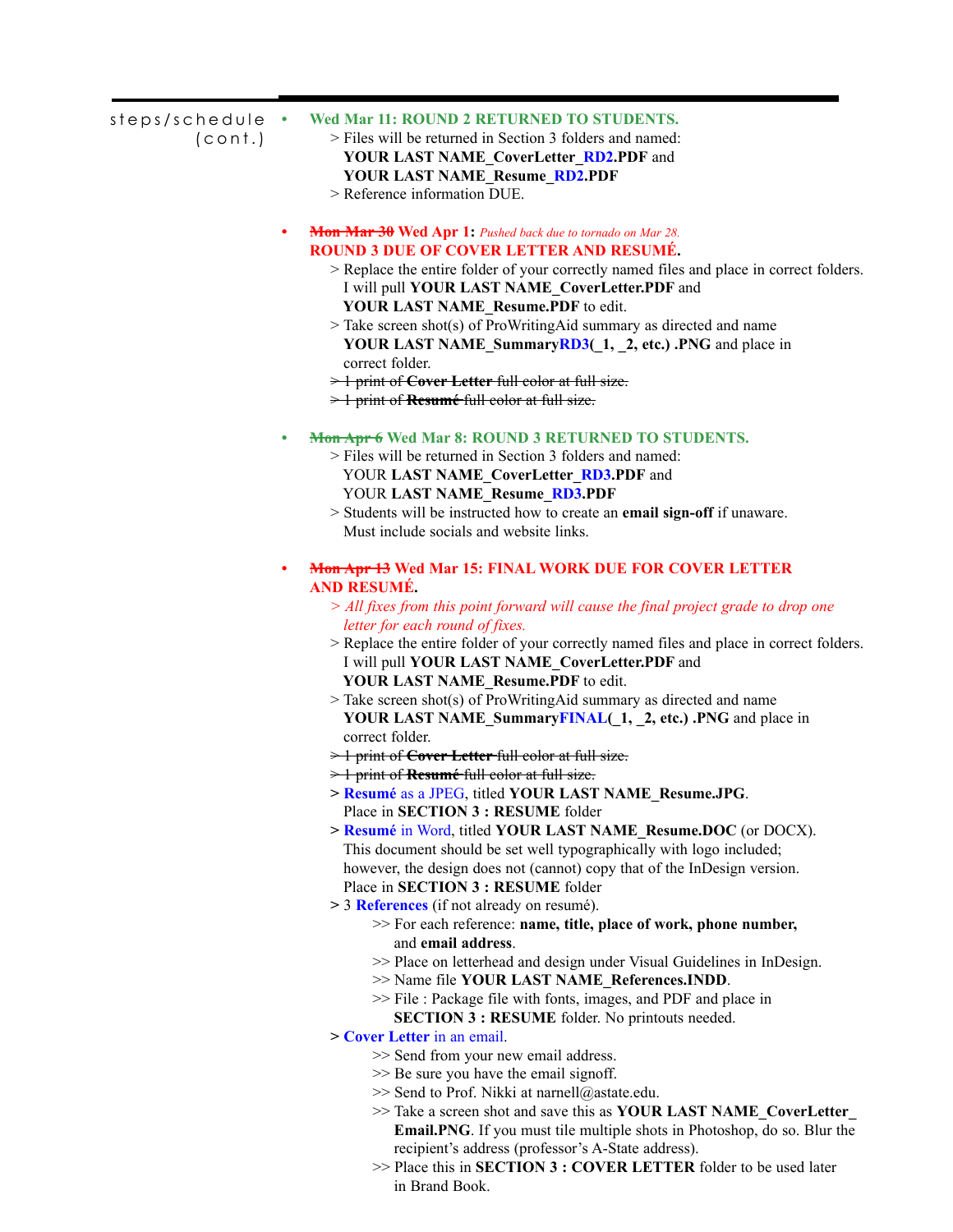

• Both "**résumé**" and "**resumé**" are correct, but "**resume**" is a verb and should be avoided if possible. To create an é, first type Command and e, then hit e again. *Note: Spell check will not catch "resume," so I suggest you Command + F (Find) "resume" and make sure any time it is written that you are using it correctly as a verb.* 

"Simply sending out a resumé, no matter how perfect it is [and it should be perfect!], does not mean that you will be instantly hired...Expecting to land a position by sending out hundreds of resumés in a random, shotgun effect is like expecting to win the lottery.... Think of a resumé as an invitation. It's meant to pique an employer's interest so they will want to hire you. A resumé should tell an employer enough about you [and remember that this is visual design too] to make them interested, and to get you in the door, so you can sell yourself." *-Richardson, 90.* objectives

A designer's resumé is different than the average, but it is not the place for kooky and conceptual. IF you can do this kooky and conceptual and it works, then it's brilliant. But if it fails, it fails badly, usually becoming the laughing stock for an entire group of formerly possible employers. Therefore, we will go for the safe, impeccably designed version in this course. problem

The order of the resumé fresh out of college: r e q u i r e d

information

# **• Objective** or **Professsional Profile:**

> This is a surprisingly controversial subject. Objectives used to be required, then they fell out of favor. Then thanks to filtering software, they became popular again. It seems most designers reading resumés don't mind one way or the other. Recruiters I've asked recently say objective statements don't matter (again) because key words used in the resumé answer the needs of filtering software.

> Most recruiters agree a Professional Profile is just filler text, so avoid.

> I will still have you write an objectives statement. Contained within your statements and throughout your resumé should be powerful key words that respond to specific job objectives and industry terms. You may list your objectives as bullet points or as a brief sentence. An objectives statement should usually change out on resumés if the target job is different. Google "Objective Statements, Resume" and see information provided in class.

## **• Education:**

> After your first or second job, this will go after your Work Experience. Only if you have a significant amount of relevant work experience may you choose to move Education down now.

> *When listing has been decided, this is the required information:*

Bachelor of Fine Arts in Graphic Design *(with Digital Design Emphasis if that's you; also this can be stacked if desired)*

 *International Communications Minor (or whatever minor you have if you do)* Arkansas State University, *(adding Jonesboro, AR is optional. Required if you are sending the resumé out of the States.)*

| <b>Bachelor of Fine Arts</b> | <b>Bachelor of Fine Arts</b> |  |  |
|------------------------------|------------------------------|--|--|
| <b>Graphic Design</b>        | <b>Graphic Design</b>        |  |  |
| Arkansas State University    | Digital Design Emphasis      |  |  |
|                              | Arkansas State University    |  |  |

*>* If you have certificates or similar proof of knowledge, include in first rounds. If you did any study abroad – for one week or a full semester – it should be included. If significant, these should stay with your education section through the years.

> List in reverse chronological order- most recent first.

> Use "Arkansas State University" this time. Then say A-State, not ASU. ASU is the larger Arizona State University, which is why A-State Creative Services made it mandatory (as mandatory as they could) to refer to ourselves as A-State.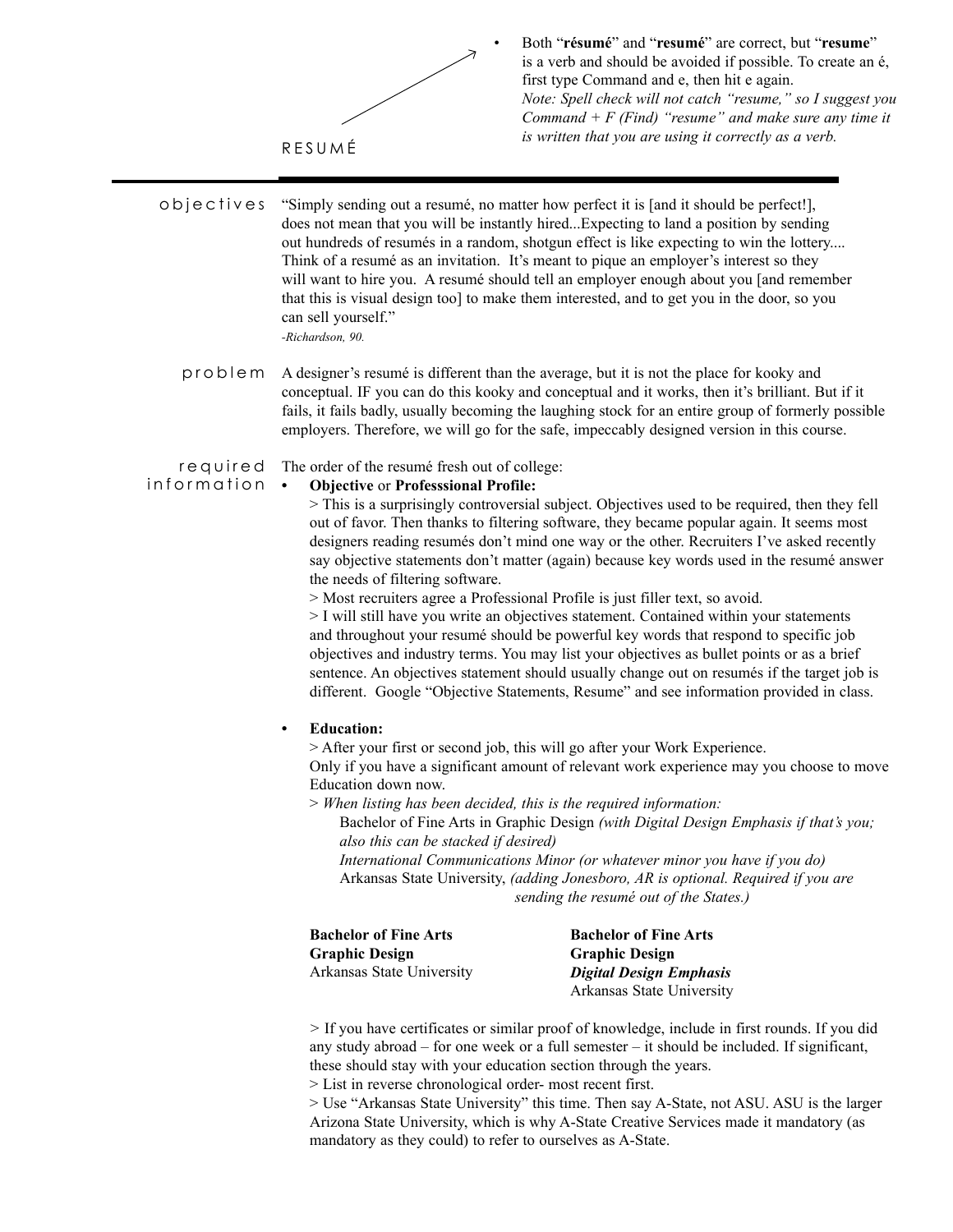required information (cont.)

> If you graduated from the ESL Program, then say so under Education. Be sure to say "ESL (English as a Second Language) Program." It's a big deal and implies that not only do you know English, but that you are fluent in something else too. (This other language will be listed under Skills.)

**• Professional Experience:** For the first round of text for this project, list *everything* and we will edit. You should list relevant experience, regardless if it was a "job" or not. This is more important than work experience at a retail store. *This is the required information for each:*

**Dates** (Month and Year is fine, "present" is used if still working), **Name of Company**, **Location** (city, state…country if not USA), **Your Title (**Freelance Designer, Graphic Design Intern, Design Consultant, Art Director, Designer, Volunteer, etc.), **What you did and for**  what clients  $>$  see the writing style! You could stack these or list like this is written, but use consistent visual hierarchy. Also list in reverse chronological order. See below example.

dec 2001 - dec 2002

· Designer Freelance, San Diego County, CA. Design and production of print advertisements, direct mail, POS, and collateral for Pacific Track Time, Aprilia-Ducati of Oceanside, La Jolla Golf Co., Lisa Peirce Photographic Arts, Warrior Quest West Coast, Hardwick & Hardwick Advertising, and Synergy Printing.

dec 1998 - nov 2001

- . Art Director, The Integer Group, Lakewood, CO. Coors regional and national promotions. Full POS, print, and radio campaigns for on- and off-premise accounts. Structural design for Coors "The Frost Brewery" in Coors Amphitheater, California and Colorado Sports Hall of Fame for Invesco Field, Denver. Coca-Cola regional POS. Denver Art Museum - television and radio commercials, print, outdoor, and promotional material. Direct mail packages and trade ad for Polk/Equifax.
- **• Service:** If you have completed any kind of volunteer service especially philanthropic community-building – include in initial lists. Thanks to Millennials changing the workplace, service is increasingly important to show on resumés. The (non-design) recruiters I know claim it's required nowadays. Military service should be included too.
- **Organizations:** Are you a member of anything, especially things like AIGA or AAF? When you list these, define the acronym only the first time on the resumé. However, you must define it because many outside of design will be reading your resumé. AIGA is "the professional association for design" and AAF is "American Advertising Federation." None of you serve as AIGA board members, though some of you may serve as A-State AIGA board members. You may have served on the board of the local chapter of AAF, but that means you served on the AAF-NEA board.
- **• Awards:** If you have them. Scholarships can be listed with Education. If you have won an Addy, then you must call it a Student Addy (assuming it was). You should also explain if it's a chapter, regional, or national Addy. Be sure to define AAF-NEA (American Advertising Federation - Northeast Arkansas) the first time you list it unless it's under Organizations and that's listed earlier on your resumé. Then call it AAF-NEA thereafter.
- **• Skills**: Do you speak a foreign language? Have you attended management seminars or national AIGA events? If the only skill to list is software, it may be included under Education or its own "Software Skills." For the first rounds, list it under Skills and we'll see what we have to work with. Also for software, Adobe Creative Suite usually covers it, but you may want to be more

specific. Microsoft Office isn't important to a design job, but it might be if the job announcement asks for it (be careful of said "design job"). Excel is the exception - that's a big deal to know well. Brackets is not important, but list all coding languages - you ALL know HTML and CSS.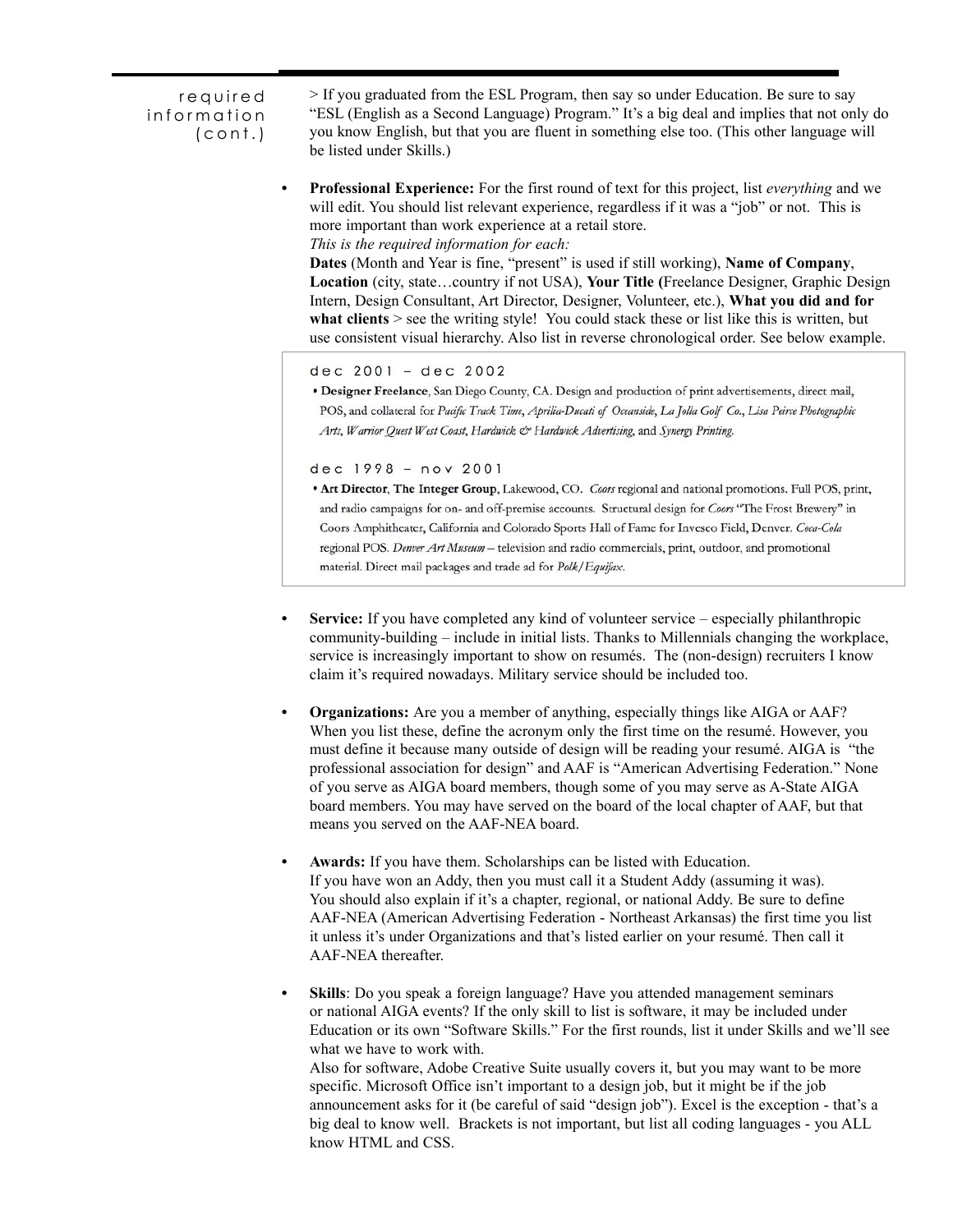required information (cont.)

**• References:** You may list three on the resumé or simply have "Available upon request." **But you MUST turn at least three references in for this project.** If I check and the person has no idea or gives you a bad reference, then this will greatly affect your project grade. Do not assume I will be your reference. I may be, but I might also suggest you find somebody else. Asking somebody to be your reference *should* be a daunting task because being somebody's reference is a responsibility.

#### **• One full page. No more, no less.** tips.

- Use at least 2 columns.
- Study good examples. Resumé wording is an odd thing.
- *Attempt* to not use "I" or "me."
- Try to not to use past tense. Instead, use present tense if you can. Be consistent.
- Full sentences are not necessary.
- Avoid the use of "and" in a list. Just commas to separate.
- $Use VISUCl$ 
	- **hierarchy**

# • and perfect **typography**

• that follows *your visual guidelines*.

- Follow Visual Guidelines and the "voice" of you brand. Do this on EVERYTHING.
- When you list your education, the **degree** you achieved is *always* more important than the institution. I don't care if it's Harvard - it doesn't matter as much as the line of study. So when you're figuring out your visual hierarchy, remember that. **THE DEGREE**.
- You are acquiring a Bachelor of Fine Arts in Graphic Design or a Bachelor of Fine Arts in Graphic Design with a Digital Design Emphasis. *Avoid using Bachelor's. Not a Bachelors. Not a Bachelor of Art. Not a Bachelor in Fine Arts. Not a BFA (unless you've already defined the acronym). Et cetera. You get my point.*
- Add Graduation Date only if you are graduating *next* semester. Then remove it as soon as you graduate.
- Give no hints to your age. Ever.
- Nothing from high school unless truly significant.
- Consider including your GPA if it's above a 3.5.
- Definitely include that you are in the Honors program if you are. Likewise, if you are going to graduate with some honors significance, list this.
- List relevant classes, which does not mean listing every class you've ever taken. That does not mean you should list every single class you've taken at college. I suggest (not required) listing graphic design classes. There are reasons why we name our classes now vs. the old Graphic Design I-IV that said nothing about what was learned. Also add any other classes from your studies that add to your applicable expertise.
- Work Experience: The more you explain, the more somebody understands. Avoid just listing "logo". EXPLAIN (in the wording style explained in lecture). Also list results for the client *if* you know them.
- Remember your downloadable PDF resumé will likely be printed by someone. Therefore, do NOT put a color background on it. You will use up somebody's ink and the margins won't be right anyway. Nobody likes that. Find another solution.
- PROOFREAD. Your final grade is discounted every round that I find a grammatical or spelling error. **I should only be checking content and design.**
- **• You must use ProWritingAid or similar that has been approved by professor.**
- The Writing Center on campus is also helpful to you, but they are not there to just doublecheck your work. They are there to help you be a better writer, which is extremely valuable! Stop by and improve this important skill.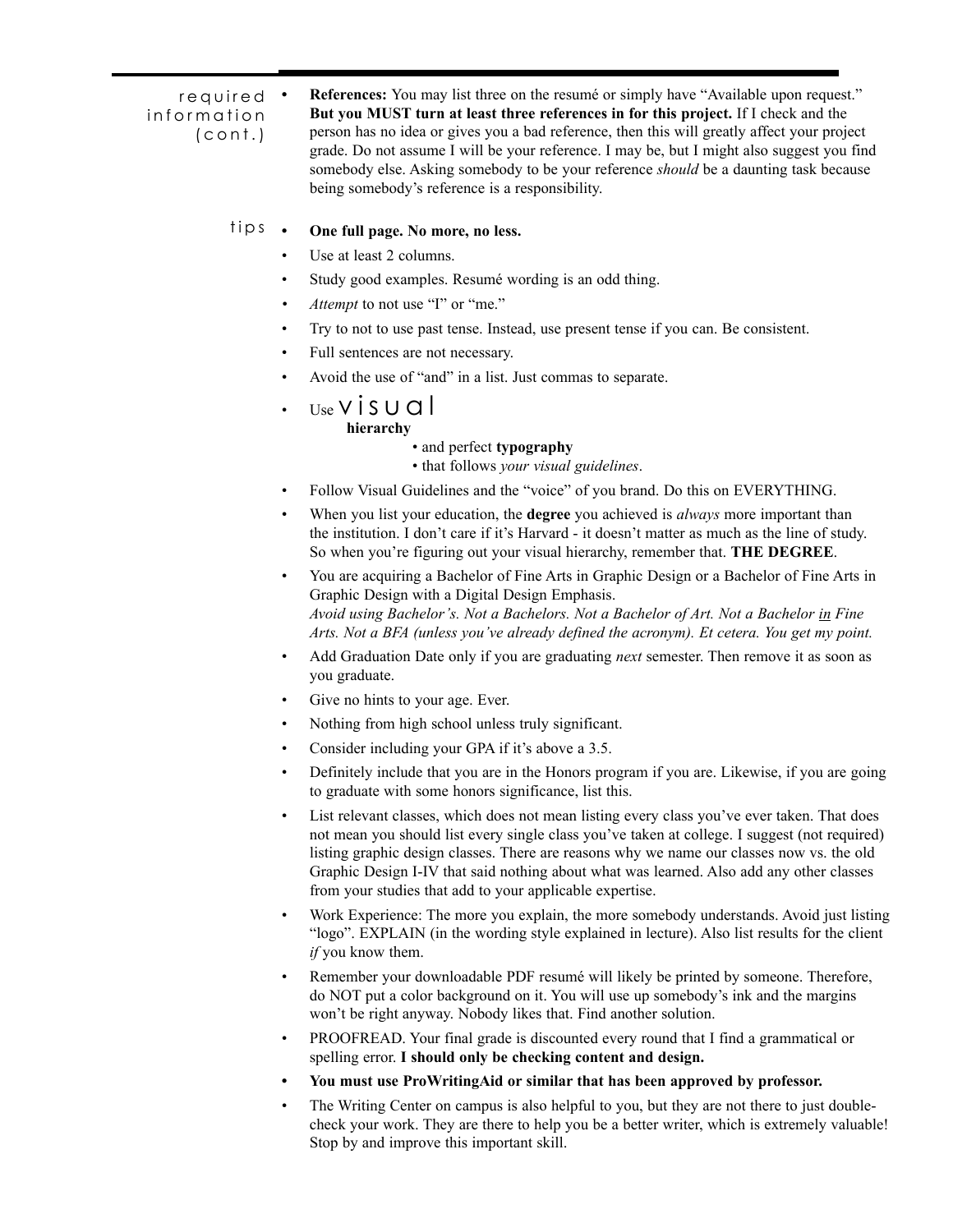| tips (cont.) $\cdot$ | Avoid information graphics, even though there are plenty of examples out there. They were |
|----------------------|-------------------------------------------------------------------------------------------|
|                      | trendy for two seconds and now they're not. So don't.                                     |

- DO NOT PUT YOUR PICTURE ON YOUR RESUMÉ. EVER.
- In the future (or now if you're about to graduate), see if places you want to apply have an Applicant Tracking System. Understand it and its filters. Upload your information. This will likely only be for large corporations.
- REMEMBER THAT YOU WILL NEED TO UPDATE YOUR RESUMÉ AT LEAST EVERY SIX MONTHS. NOW UNTIL YOU RETIRE.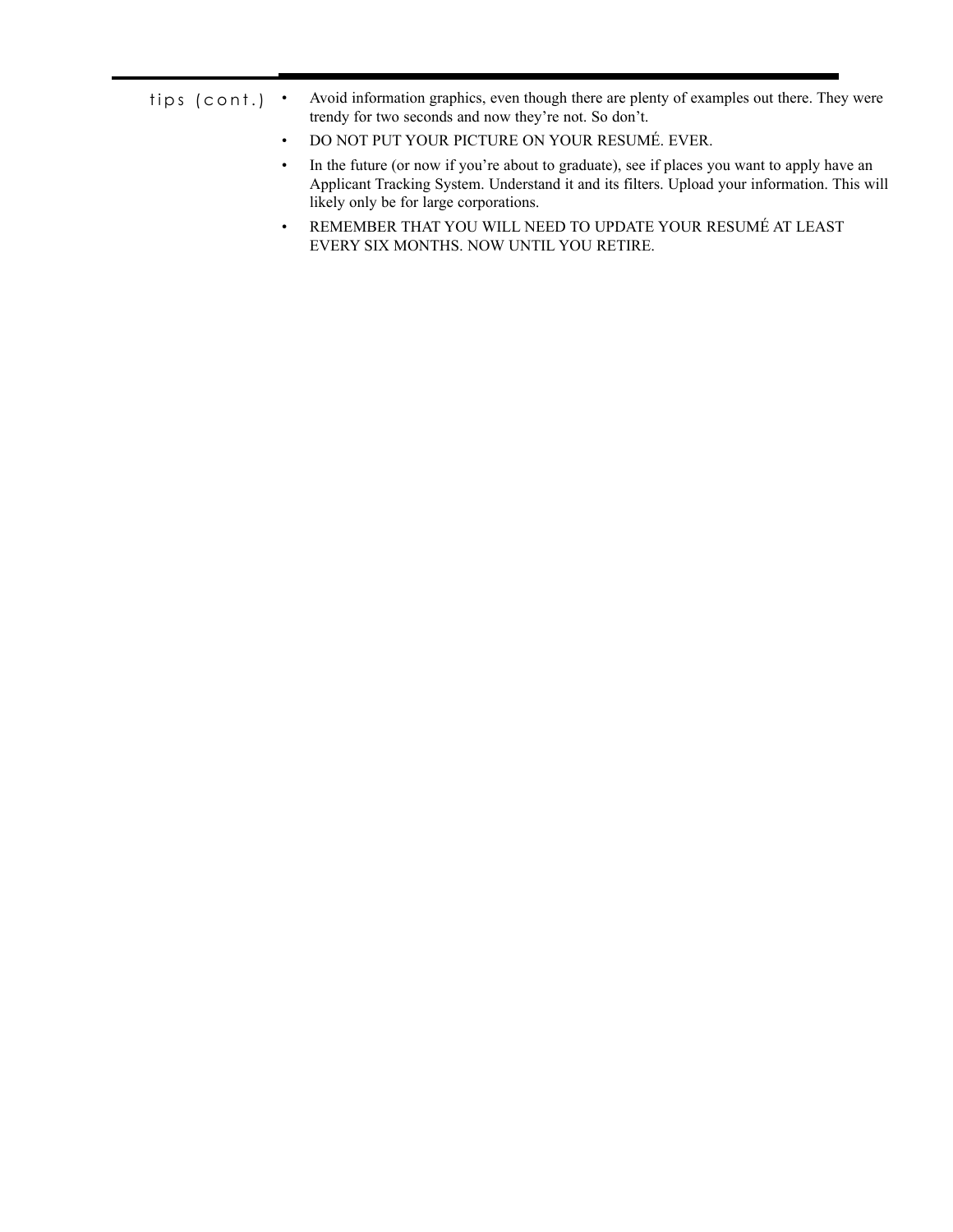### COVER LETTER

"A resumé alone doesn't do it. Many employers automatically throw away resumés that do not include a cover letter...A cover letter is more than a prelude to the resumé, and expresses your ultimate agenda. A resumé is looked at briefly and only has a limited amount of space to say what you want. The cover letter is the meat that lets you go in-depth to support what you have mentioned in the resumé...A target cover letter will show that you have done your research about the company, and allow your personality to show through." *-Richardson, 94-5.* objectives

There are many kinds of cover letters. There is an inquiry cover letter, but I will not handle this because the job market is so competitive that jobs do not stick around waiting for this. There is also the letter that answers a job posting directly, which will be an adaptation of your cover letter with specific points showcased. The cover letter we will create is one that prospects for work and networking connections. However, consider what general job for which you are searching. For example, a cover letter for an advertising art director is different than a person specializing in UX design. problem

#### **• No more than 1 page.** tips

- Use your letterhead, as letters are the purpose of letterhead.
- "Cover letters give you a chance to sell yourself to a specific job and show how you are a good fit for the position. Your ultimate goal is to convey this simple point: "You need it, I have it." Showing overall passion for the company is important too, but job specifics are crucial." *- https://bit.ly/2MWsbfD*
- "Cover letters give you a chance to speak on behalf of your resume and experiences, since the things that you've done might not speak for themselves or be an exact fit. Your job is to show the employer why your past experience is transferable and relevant to the job you're applying for. Tell them why your experience should matter to them." *- Ibid.*
- Three to four paragraphs. Think of the first and last paragraphs as your shortest.
- Don't be too personal. Don't be too sterile. ...Figure it out.
- Follow Visual Guidelines and the "voice" of your brand. Do this on EVERYTHING
- Include the address of the person at the top of the letter in the same text. Do not worry about your street address.
- "To Whom It May Concern" or "Dear Sir or Madam" means you don't know someone and they're just getting a default cover letter begging for a job or something else. *It's not that you can't use these phrases, but that you should try do be more direct so that the reader is immediately more engaged. Use your Job Hunt Journal research!*
- Have a specific target. For your rough draft have "Mr.  $X$ " or "Ms.  $X$ ," assuming you would have an actual name (use Job Hunt Journal). In the future, you could also use "Dear Hiring Director," but that is very close to "To Whom It May Concern."
- Do not use "Mrs." or "Miss" ever in any professional communication. A woman's marital status is not of your concern. *(And welcome to the 21st century.)* Likewise, be positive a person has not earned a doctorate, as she/he should then be referred to as Dr.
- **• YOU ARE NOT APPLYING TO A POSTED JOB OPENING IN THIS PROJECT.**  Those are easy to write if you can compose this more difficult cover letter.
- **• Do not ask for an interview.** Instead, explain that you will be calling them at a certain time. Even if eventually you will ask for an interview.\*

*\*Later we will discuss what happens when you finally talk to your contact and they explain there are no jobs. Suggest an informational interview or use your student power here. Regardless, BELIEVE you can do this. But don't lay all your plans out in your cover letter. Think of this as a strategic attack you can take in steps.*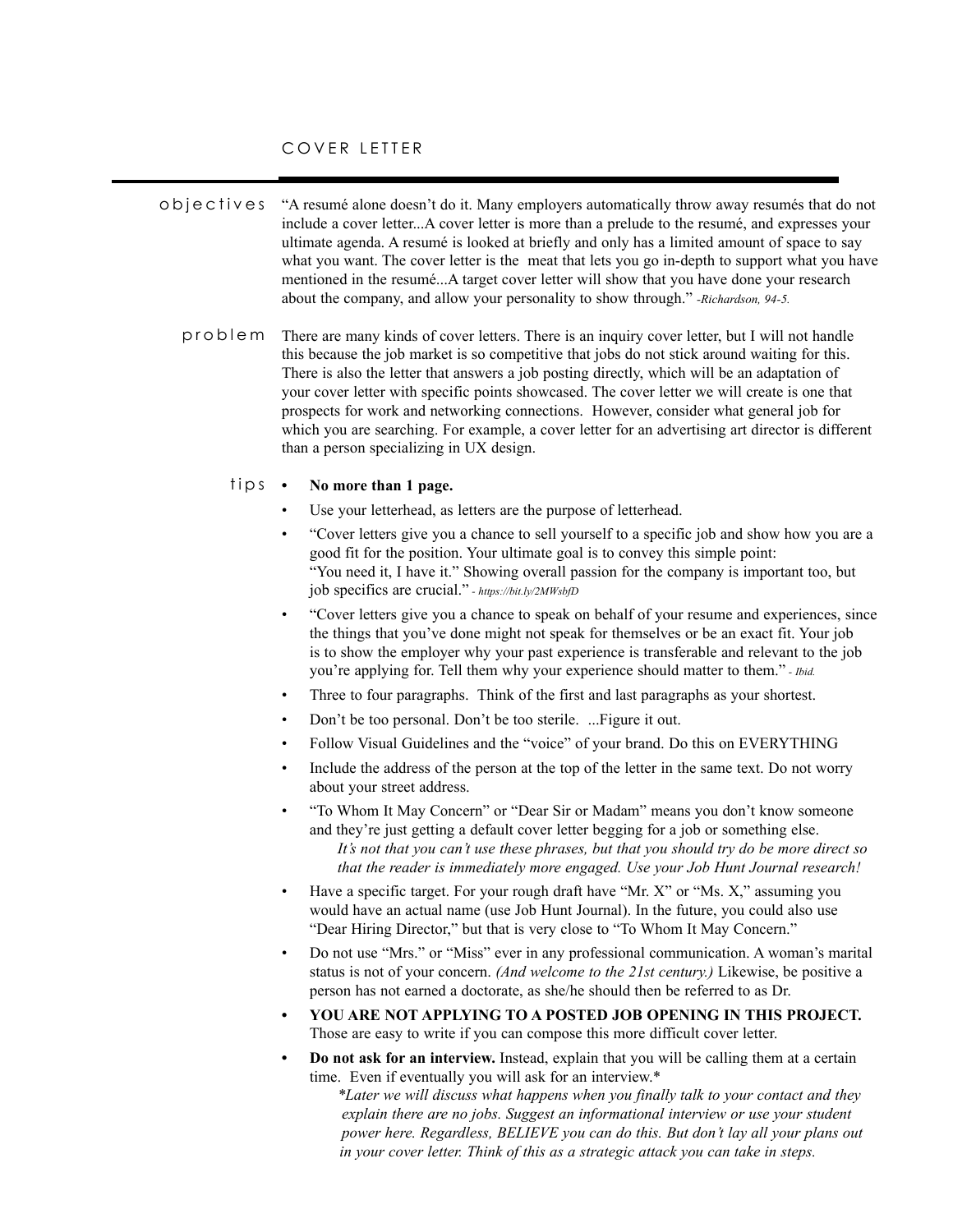- Decide what you want with this letter. Even though you eventually want a job, you need to NETWORK. Become more than your digital portfolio and instead a real person. Impress them with your work so that when a job opens at their shop – or at the shop where a friends works – you come to mind. tips (cont.)
	- > You can't just ask for a job interview (on this version of a cover letter) because the answer is an easy "yes" or "no," probably "no" if there is no job presently available.
	- > Usually a safe bet is to ask to meet the person and introduce yourself. If you're new to a city, that's an especially safe excuse. (Don't use it if you're not new.)
	- > You could be a bit more forward and explain you will have your portfolio and would appreciate her/his opinion. However, don't phrase it like you want a portfolio review because nobody's got time for that. Don't assume people want to help you, though many in the creative field do want to do so as long as their time is valued.
	- > Asking for an "informational interview" is old school now.
	- > "Drop names" and/or organizations if you can. In other words, mention people you both know or groups in which you are both involved. This is why networking helps you. But like references, don't offer this name if you haven't told this person you are doing so. They might not think you're as great as you assume they do.
	- On that note  $\hat{\ }$ , this name dropping may be of one of your references, but certainly does not need to be. References are a whole other special category of person.
	- Include how the person may contact you directly, which should be your phone number and/ or email address.
	- Re-read your words. Reduce the time you use "my" or begin a sentence with "I". Word things differently. **What you can do for them. Not what they can do for you.**
	- Use correct spelling and grammar. Espouse efficient eloquence.
	- PROOFREAD. Many many many times. And then a few more times. Have somebody else proofread it. Your final grade is discounted every round I find a grammatical error.
	- Don't repeat words. For example, "I am compelled by your agency's compelling work.." Use another word instead of compelling the second time. USE A THESAURUS.
	- Instead of using "have been designing," you should say "I continue to design." Verb tenses are important and they are hard to catch due to a continuous misuse in the common vernacular. <https://bit.ly/2nSQ2D2>
	- **• You must use ProWritingAid or similar that has been approved by professor. THIS IS REQUIRED FOR THE COVER LETTER PROJECT AT EACH AND EVERY STEP. 100 on Grammar and Spelling, at least 80on style.**
	- The Writing Center on campus is also helpful to you, but they are not there to just doublecheck your work. They are there to help you be a better writer, which is extremely valuable! Stop by and improve this important skill.
		- When closing the letter, print and sign your name. These may be the exact same or some slightly more informal version. For example, I will often end my professional letters in the design world with the example to the left. (I sign my full name on professional academic letters because the communication is traditionally formal.)
	- Also as I explained last year to my students when they weren't giving me what I expected in the last paragraph of their cover letters:

"**WHEN. YOU. WILL. CONTACT. THEM**. **That's WHY you have your Job Hunt Journal.** You must track them down and be slightly aggressive about this. (Not creepy-like, but not just 'ya know….maybe….if you feel like talking to me…I'm really neat…..') Go after this or you will get nothing. **THE CREATIVITY-FOR-HIRE JOB MARKET IS RIDICULOUSLY COMPETITIVE** (for the good stuff)." (See "Paragraph #3" on next page.)